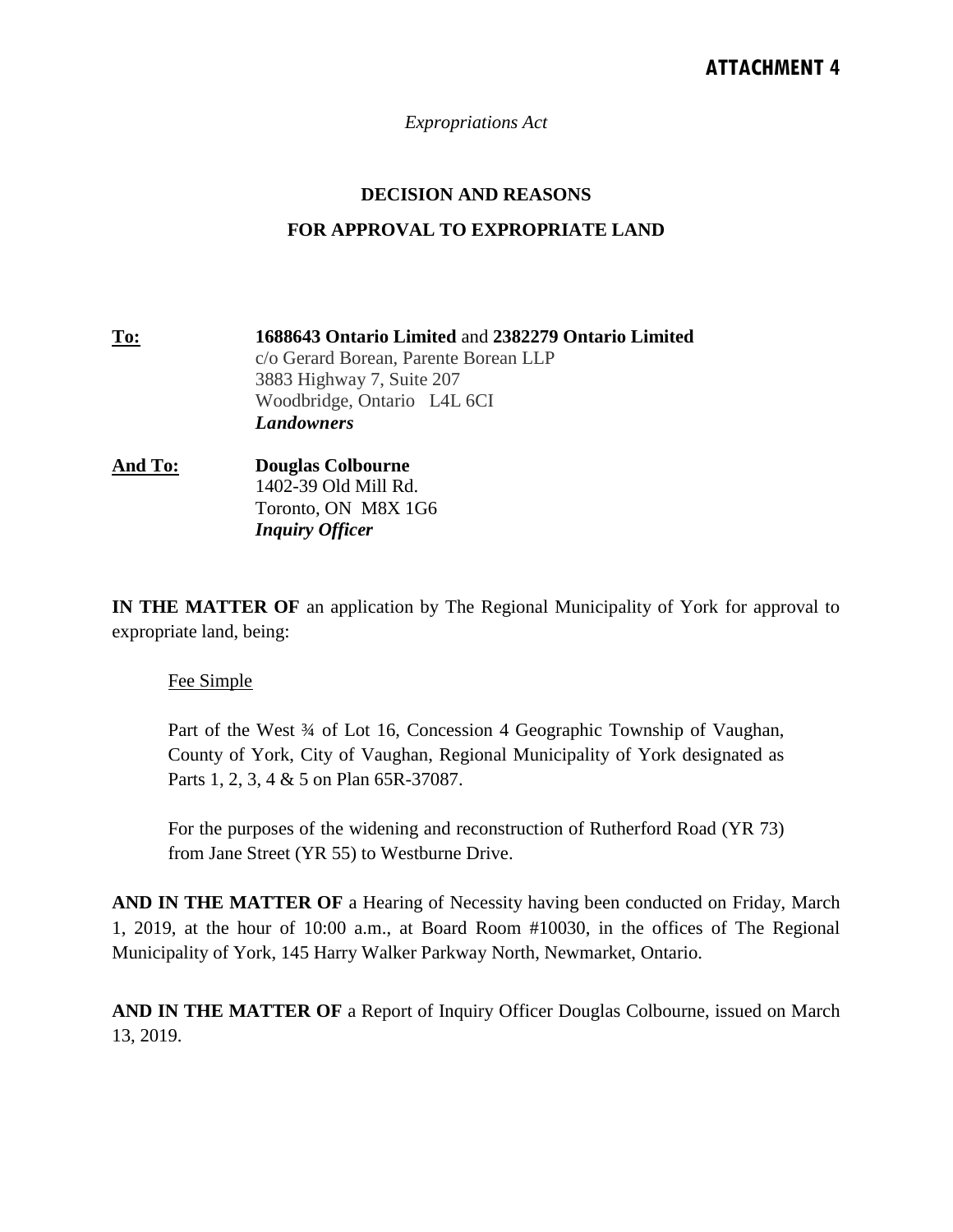The Council of The Regional Municipality of York has received the Report of the Inquiry Officer and has considered the Report, including the findings and opinions therein.

The Council of The Corporation of the Regional Municipality of York has **granted** to The Corporation of The Regional Municipality of York, on May 16, 2019, **approval to expropriate** the following lands:

The fee simple interest in the lands described as part of the West ¾ of Lot 16, Concession 4 Geographic Township of Vaughan, County of York, City of Vaughan, Regional Municipality of York designated as Parts 1, 2, 3, 4 & 5 on Plan 65R-37087.

The Council of The Corporation of The Regional Municipality of York approved the expropriation of the lands described in the application for the following reasons:

- 1. The objective of The Regional Municipality of York is to to widen and reconstruct Rutherford Road (YR 73) from Jane Street (YR 55) to Westburne Drive.
- 2. Transportation improvements are necessary to improve capacity, network connectivity, quality of service and mobility for pedestrians, cyclists, transit users and motorists along the Rutherford Road corridor, and to address long term travel demands which are projected to exceed existing capacity. If left unaddressed, the problems identified along Rutherford Road will be exacerbated by future growth of population, employment, and building developments.
- 3. The project will transform Rutherford Road into a multimodal corridor and complete street that is accessible to all users, provide a continuous sidewalk and continuous cycling facilities along Rutherford Road, improve the efficiency of transit service, improve streetscaping, and increase capacity and improve the level of service for motorists and the movement of goods along the Rutherford Road corridor.
- 4. The project includes the widening of the roadway to accommodate high occupancy vehicle/transit priority lanes, sidewalks/cycle tracks on both sides of Rutherford Road, transit bus pads/shelters, and a landscaped median where sufficient space is available.